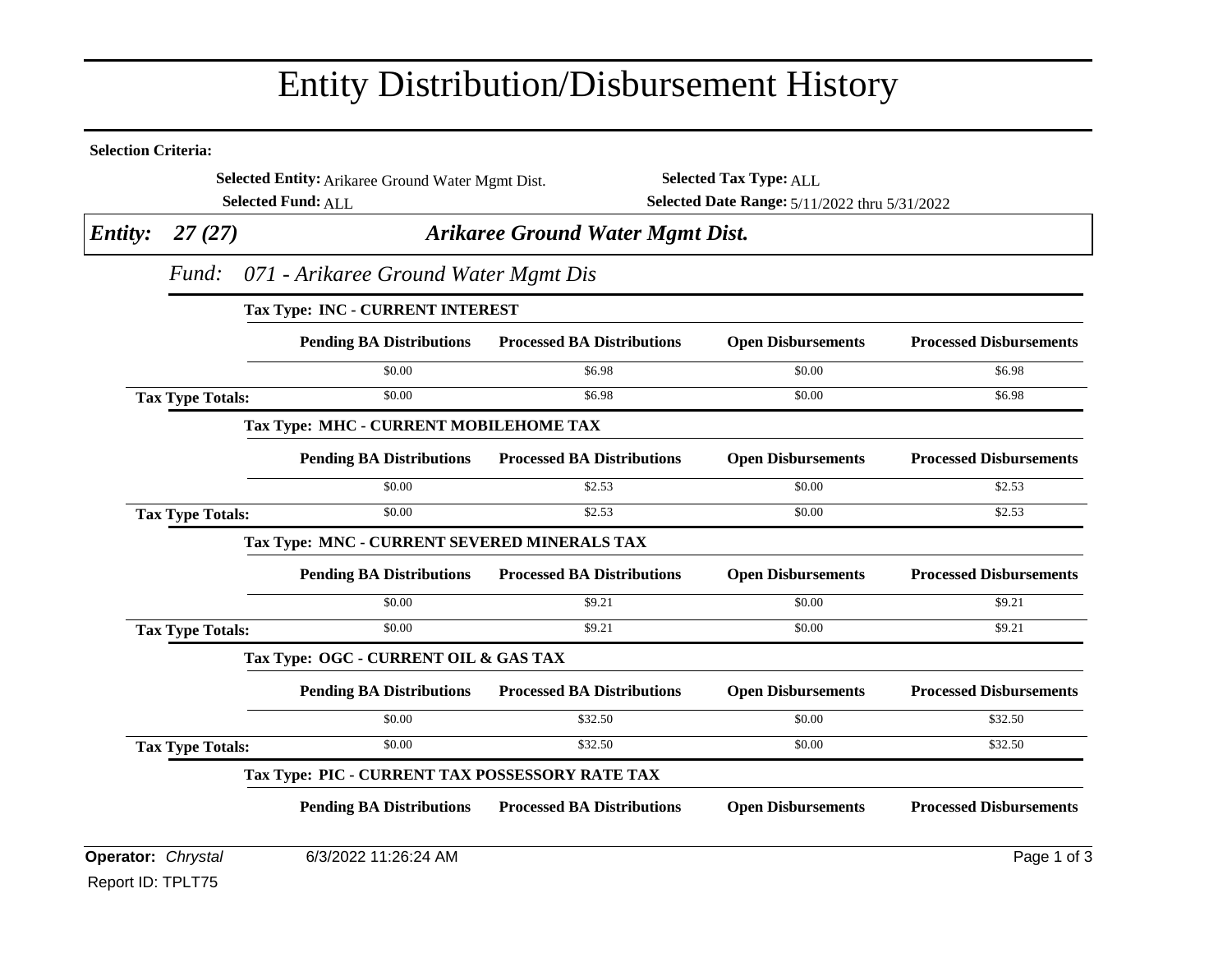|                         | \$0.00                                        | \$1.79                            | \$0.00                    | \$1.79                         |
|-------------------------|-----------------------------------------------|-----------------------------------|---------------------------|--------------------------------|
| <b>Tax Type Totals:</b> | \$0.00                                        | \$1.79                            | \$0.00                    | \$1.79                         |
|                         | Tax Type: PILT - PAYMENT IN LIEU OF TAXES     |                                   |                           |                                |
|                         | <b>Pending BA Distributions</b>               | <b>Processed BA Distributions</b> | <b>Open Disbursements</b> | <b>Processed Disbursements</b> |
|                         | \$0.00                                        | \$0.00                            | \$0.00                    | \$23.88                        |
| <b>Tax Type Totals:</b> | \$0.00                                        | \$0.00                            | \$0.00                    | \$23.88                        |
|                         | Tax Type: PPC - CURRENT PERSONAL PROPERTY TAX |                                   |                           |                                |
|                         | <b>Pending BA Distributions</b>               | <b>Processed BA Distributions</b> | <b>Open Disbursements</b> | <b>Processed Disbursements</b> |
|                         | \$0.00                                        | \$10.94                           | \$0.00                    | \$10.94                        |
| <b>Tax Type Totals:</b> | \$0.00                                        | \$10.94                           | \$0.00                    | \$10.94                        |
|                         | Tax Type: RLC - CURRENT REAL ESTATE TAX       |                                   |                           |                                |
|                         | <b>Pending BA Distributions</b>               | <b>Processed BA Distributions</b> | <b>Open Disbursements</b> | <b>Processed Disbursements</b> |
|                         | \$0.00                                        | \$854.76                          | \$0.00                    | \$854.76                       |
| <b>Tax Type Totals:</b> | \$0.00                                        | \$854.76                          | \$0.00                    | \$854.76                       |
|                         | Tax Type: SAC - STATE ASSESSED CURRENT TAX    |                                   |                           |                                |
|                         | <b>Pending BA Distributions</b>               | <b>Processed BA Distributions</b> | <b>Open Disbursements</b> | <b>Processed Disbursements</b> |
|                         | \$0.00                                        | \$113.86                          | \$0.00                    | \$113.86                       |
| <b>Tax Type Totals:</b> | \$0.00                                        | \$113.86                          | \$0.00                    | \$113.86                       |
|                         | Tax Type: SOA - SO TAXES A & F                |                                   |                           |                                |
|                         | <b>Pending BA Distributions</b>               | <b>Processed BA Distributions</b> | <b>Open Disbursements</b> | <b>Processed Disbursements</b> |
|                         | \$0.00                                        | \$36.29                           | \$0.00                    | \$36.29                        |
| <b>Tax Type Totals:</b> | \$0.00                                        | \$36.29                           | \$0.00                    | \$36.29                        |
|                         | Tax Type: SOB - SO TAXES B                    |                                   |                           |                                |
|                         | <b>Pending BA Distributions</b>               | <b>Processed BA Distributions</b> | <b>Open Disbursements</b> | <b>Processed Disbursements</b> |
|                         | \$0.00                                        | \$57.82                           | \$0.00                    | \$57.82                        |
| <b>Tax Type Totals:</b> | \$0.00                                        | \$57.82                           | \$0.00                    | \$57.82                        |